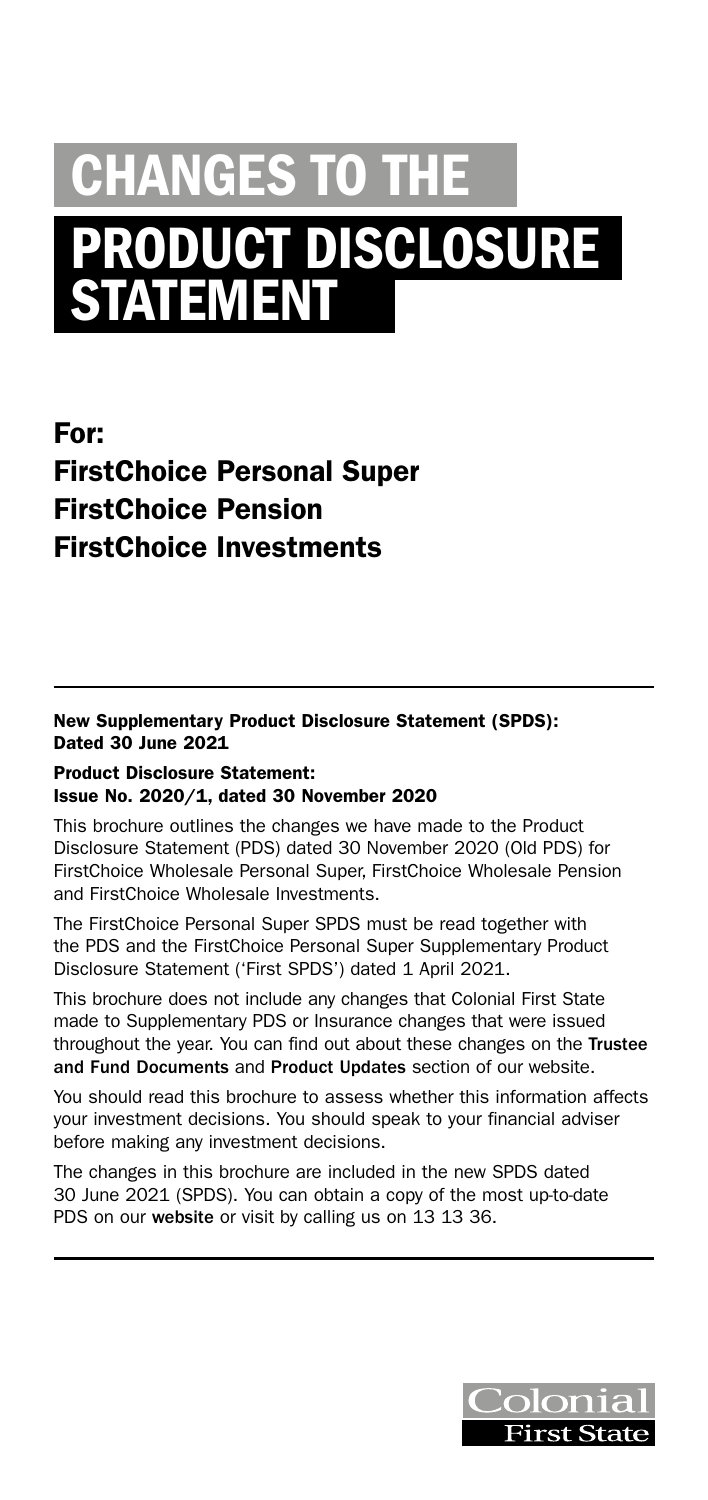# **Contents**

| Investment option changes                                                        | з |
|----------------------------------------------------------------------------------|---|
| Closure of investment options                                                    | 3 |
| Manager replacement                                                              | 4 |
| Administration Fee changes                                                       | 5 |
| Management cost and total investment and<br>administration fee changes           | 6 |
| Estimated indirect cost ratio and Transactional<br>and Operational (T&O) changes | 6 |
| PDS disclosure update                                                            | 8 |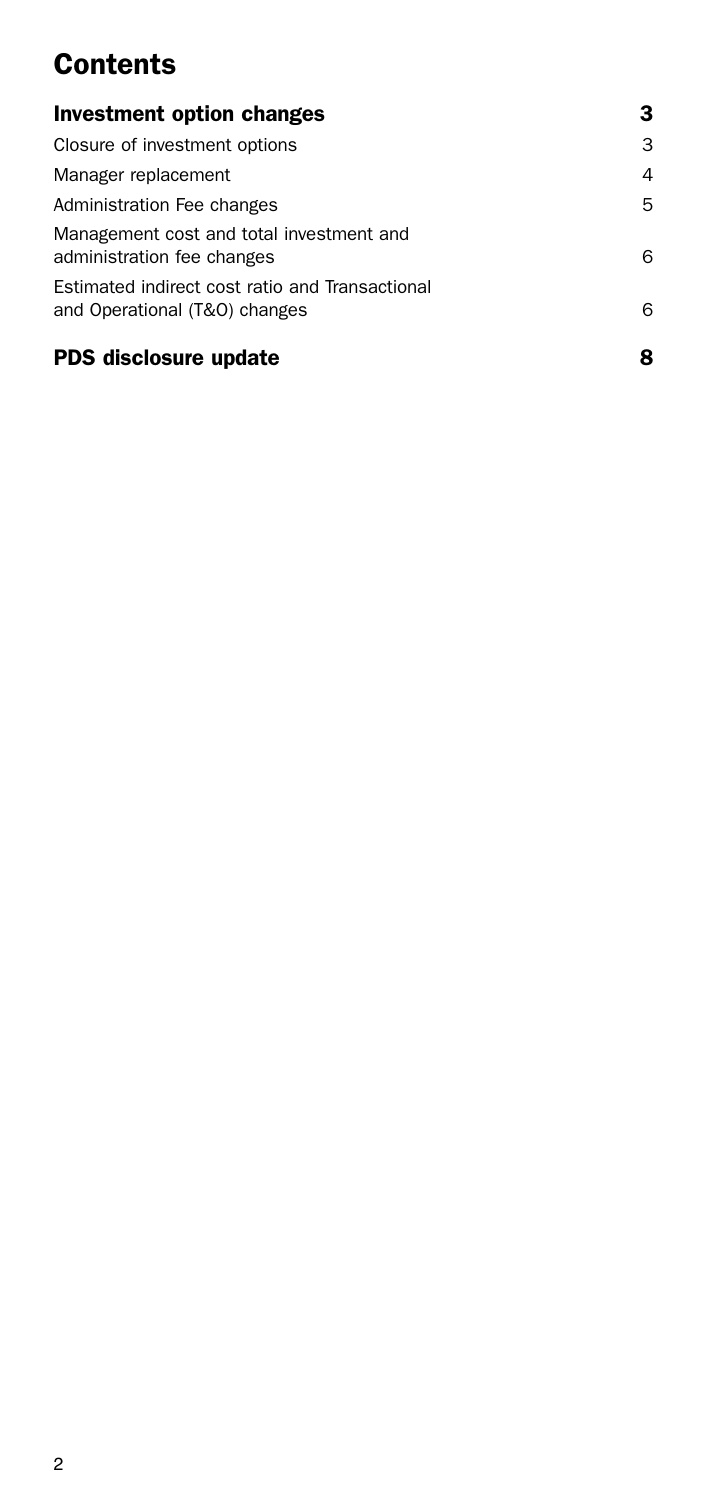## <span id="page-2-0"></span>Investment option changes

### Closure of investment options

| <b>Investment option</b>               | <b>Investment category</b> | <b>Closure Date</b> |  |
|----------------------------------------|----------------------------|---------------------|--|
| <b>FirstChoice Investments</b>         |                            |                     |  |
| FirstRate Saver                        | Cash and Deposits          | 26 August 2021      |  |
| FirstRate Term Deposit 2 Year Annual   | Cash and Deposits          | 6 August 2021       |  |
| FirstRate Term Deposit 2 Year Monthly  | Cash and Deposits          | 6 August 2021       |  |
| FirstRate Term Deposit 3 Year Annual   | Cash and Deposits          | 6 August 2021       |  |
| FirstRate Term Deposit 3 Year Monthly  | Cash and Deposits          | 6 August 2021       |  |
| FirstRate Term Deposit 5 Year Annual   | Cash and Deposits          | 6 August 2021       |  |
| FirstRate Term Deposit 5 Year Monthly  | Cash and Deposits          | 6 August 2021       |  |
| FirstRate Term Deposit 7 Year Annual   | Cash and Deposits          | 6 August 2021       |  |
| FirstRate Term Deposit 7 Year Monthly  | Cash and Deposits          | 6 August 2021       |  |
| FirstRate Term Deposit 10 Year Annual  | Cash and Deposits          | 6 August 2021       |  |
| FirstRate Term Deposit 10 Year Monthly | Cash and Deposits          | 6 August 2021       |  |
| FirstRate Term Deposit 15 Year Annual  | Cash and Deposits          | 6 August 2021       |  |
| FirstRate Term Deposit 15 Year Monthly | Cash and Deposits          | 6 August 2021       |  |

The Term Deposit proceeds including partial maturity interest will be paid into FirstRate Saver. Investors will be paid the remainder of their maturity interest within 2–3 weeks.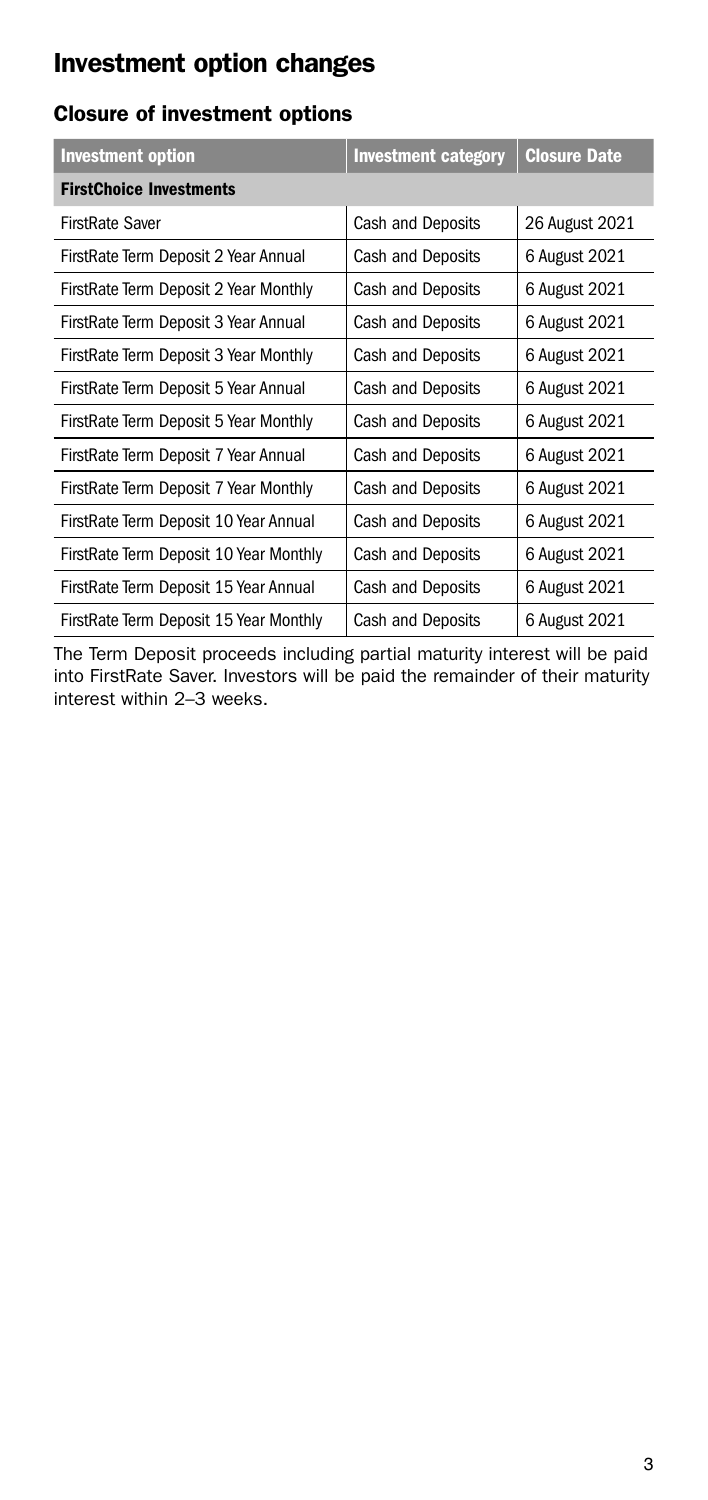#### <span id="page-3-0"></span>Manager replacement

We often outsource the management of our investments to third party investment managers. Where we believe it to be in the best interests of investors, we may change the investment manager and/or investment objective or strategy.

We've replaced the investment manager for the Ironbark Karara Australian option from Karara Capital to WaveStone Capital which has resulted in a change to the name, investment objective, strategy and asset allocation of the investment option. You can compare the investment objectives, strategies and asset allocation of the two managers below.

| <b>Replaced option:</b>                                                                                                                                                                                                                                                                                                                                                                                                                                                                                                                                                                                                       | <b>New option:</b>                                                                                                                                                                                                                                                                                                                                                                                                                                                                                                                                                                                                                                                                                                                                                                                                                                                                                                                                                                                                                                                                                                                                                                                                                                                                                                                           |
|-------------------------------------------------------------------------------------------------------------------------------------------------------------------------------------------------------------------------------------------------------------------------------------------------------------------------------------------------------------------------------------------------------------------------------------------------------------------------------------------------------------------------------------------------------------------------------------------------------------------------------|----------------------------------------------------------------------------------------------------------------------------------------------------------------------------------------------------------------------------------------------------------------------------------------------------------------------------------------------------------------------------------------------------------------------------------------------------------------------------------------------------------------------------------------------------------------------------------------------------------------------------------------------------------------------------------------------------------------------------------------------------------------------------------------------------------------------------------------------------------------------------------------------------------------------------------------------------------------------------------------------------------------------------------------------------------------------------------------------------------------------------------------------------------------------------------------------------------------------------------------------------------------------------------------------------------------------------------------------|
| <b>Ironbark Karara Australian Share</b>                                                                                                                                                                                                                                                                                                                                                                                                                                                                                                                                                                                       | <b>WaveStone Australian Share</b>                                                                                                                                                                                                                                                                                                                                                                                                                                                                                                                                                                                                                                                                                                                                                                                                                                                                                                                                                                                                                                                                                                                                                                                                                                                                                                            |
| <b>Previous objective</b>                                                                                                                                                                                                                                                                                                                                                                                                                                                                                                                                                                                                     | <b>New objective</b>                                                                                                                                                                                                                                                                                                                                                                                                                                                                                                                                                                                                                                                                                                                                                                                                                                                                                                                                                                                                                                                                                                                                                                                                                                                                                                                         |
| To outperform the S&P/ASX 300<br>Accumulation Index, before fees and<br>taxes, over rolling four-year periods.                                                                                                                                                                                                                                                                                                                                                                                                                                                                                                                | The option aims to outperform the S&P/ASX<br>300 Accumulation Index before fees, costs<br>and taxes over rolling three-year periods.                                                                                                                                                                                                                                                                                                                                                                                                                                                                                                                                                                                                                                                                                                                                                                                                                                                                                                                                                                                                                                                                                                                                                                                                         |
| <b>Previous strategy</b>                                                                                                                                                                                                                                                                                                                                                                                                                                                                                                                                                                                                      | <b>New strategy</b>                                                                                                                                                                                                                                                                                                                                                                                                                                                                                                                                                                                                                                                                                                                                                                                                                                                                                                                                                                                                                                                                                                                                                                                                                                                                                                                          |
| Karara Capital is an active and 'style<br>agnostic' investment manager whose<br>approach to Australian equities is built on<br>the belief that original, forward-looking<br>research can identify underappreciated<br>companies. The investment approach<br>emphasises the development of insights<br>into a company's longer-term prospects<br>and systematically identifies gaps<br>between fundamentals and consensus<br>expectations. Close attention is paid to<br>understanding the interplay between the<br>holdings so as to avoid unintended risks.<br>The option also includes an allocation to<br>small companies. | WaveStone is an active investment manager<br>that places primary emphasis on bottom-<br>up stock picking through comprehensive<br>research, instead of targeting a market<br>index exposure. WaveStone's investment<br>approach focuses on companies which<br>WaveStone believe exhibit Sustainable<br>Competitive Advantage (SCA). A company's<br>SCA is determined after analysing its<br>corporate make up or 'DNA' and the<br>broader industry dynamics within which it<br>operates. WaveStone then applies a set of<br>valuation, balance sheet and growth tests<br>to further refine the number of companies<br>that are considered suitable for the<br>portfolio. Applying portfolio risk guidelines<br>to the target portfolio of companies<br>together with an assessment of how each<br>company's share price is currently trading<br>will determine the final portfolio mix for the<br>option, typically between 20-50 individual<br>company holdings. The option can invest up<br>to 10% in companies listed on international<br>stock exchanges. This exposure may be<br>hedged back to the Australian dollar from<br>time to time at WaveStone's discretion.<br>Derivatives may be used as a risk<br>management tool to hedge against adverse<br>market movements and at times, to gain<br>exposure to underlying investments. |
| <b>Previous benchmark</b>                                                                                                                                                                                                                                                                                                                                                                                                                                                                                                                                                                                                     | <b>New benchmark</b>                                                                                                                                                                                                                                                                                                                                                                                                                                                                                                                                                                                                                                                                                                                                                                                                                                                                                                                                                                                                                                                                                                                                                                                                                                                                                                                         |
| S&P/ASX 300 Accumulation Index                                                                                                                                                                                                                                                                                                                                                                                                                                                                                                                                                                                                | S&P/ASX 300 Accumulation Index                                                                                                                                                                                                                                                                                                                                                                                                                                                                                                                                                                                                                                                                                                                                                                                                                                                                                                                                                                                                                                                                                                                                                                                                                                                                                                               |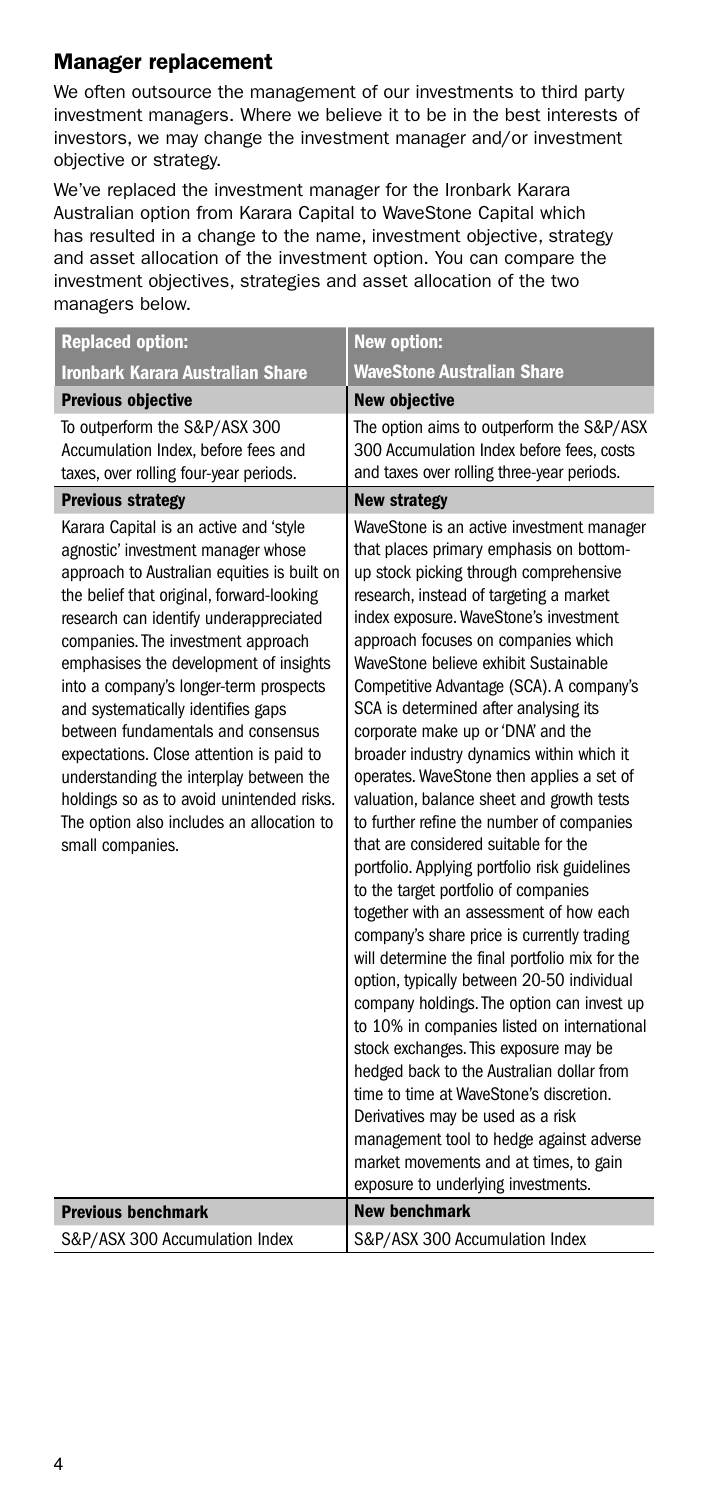<span id="page-4-0"></span>

| <b>Replaced option:</b>                          |                                         |                                                  | <b>New option:</b>                |                                   |                   |
|--------------------------------------------------|-----------------------------------------|--------------------------------------------------|-----------------------------------|-----------------------------------|-------------------|
|                                                  | <b>Ironbark Karara Australian Share</b> |                                                  |                                   | <b>WaveStone Australian Share</b> |                   |
| <b>Previous asset allocation</b>                 |                                         | <b>New asset allocation</b>                      |                                   |                                   |                   |
| <b>Assets</b>                                    | Range                                   | <b>Benchmark</b>                                 | <b>Assets</b>                     | Range                             | <b>Benchmark</b>  |
| Australian<br><b>Shares</b>                      | 90%-100%                                | 100%                                             | Australian<br>Shares <sup>1</sup> | 90%-100%                          | 100% <sup>1</sup> |
| Cash                                             | 0%-10%                                  | 0%                                               | Cash                              | 0%-10%                            | 0%                |
| Minimum suggested timeframe:<br>At least 7 years |                                         | Minimum suggested timeframe:<br>At least 7 years |                                   |                                   |                   |
| Standard risk measure: 7                         |                                         | Standard risk measure: 7                         |                                   |                                   |                   |

1 Maximum 10% weighting to global shares listed in developed markets.

\* We use the Standard Risk Measure (SRM), which is based on industry guidance, to allow investors to compare investment options that are expected to deliver a similar number of negative annual returns over any 20-year period. These measures are regularly reviewed. The change in the SRM for these options reflects updated economic assumptions that are used to calculate them.

#### Administration Fee changes

From 3 September 2021, we're introducing an administration fee that will apply to the FirstRate Saver and increasing the return earned. Whilst rates vary, overall members will be better off as a result of these changes at the time they're introduced.

The administration fee will be 0.35% per annum and may vary between 0.35% per annum up to a maximum of 0.50% per annum. The administration fee will be published on our website at cfs.com.au/ saverreturn.

| <b>Investment Option</b><br>name  | <b>Previous</b><br><b>Administration Fee</b> | <b>New Administration Fee</b> |
|-----------------------------------|----------------------------------------------|-------------------------------|
| <b>FirstChoice Personal Super</b> |                                              |                               |
| <b>FirstRate Saver</b>            | $0.00%$ pa                                   | Between 0.35% pa to 0.50% pa  |
| <b>FirstChoice Pension</b>        |                                              |                               |
| <b>FirstRate Saver</b>            | $0.00%$ pa                                   | Between 0.35% pa to 0.50% pa  |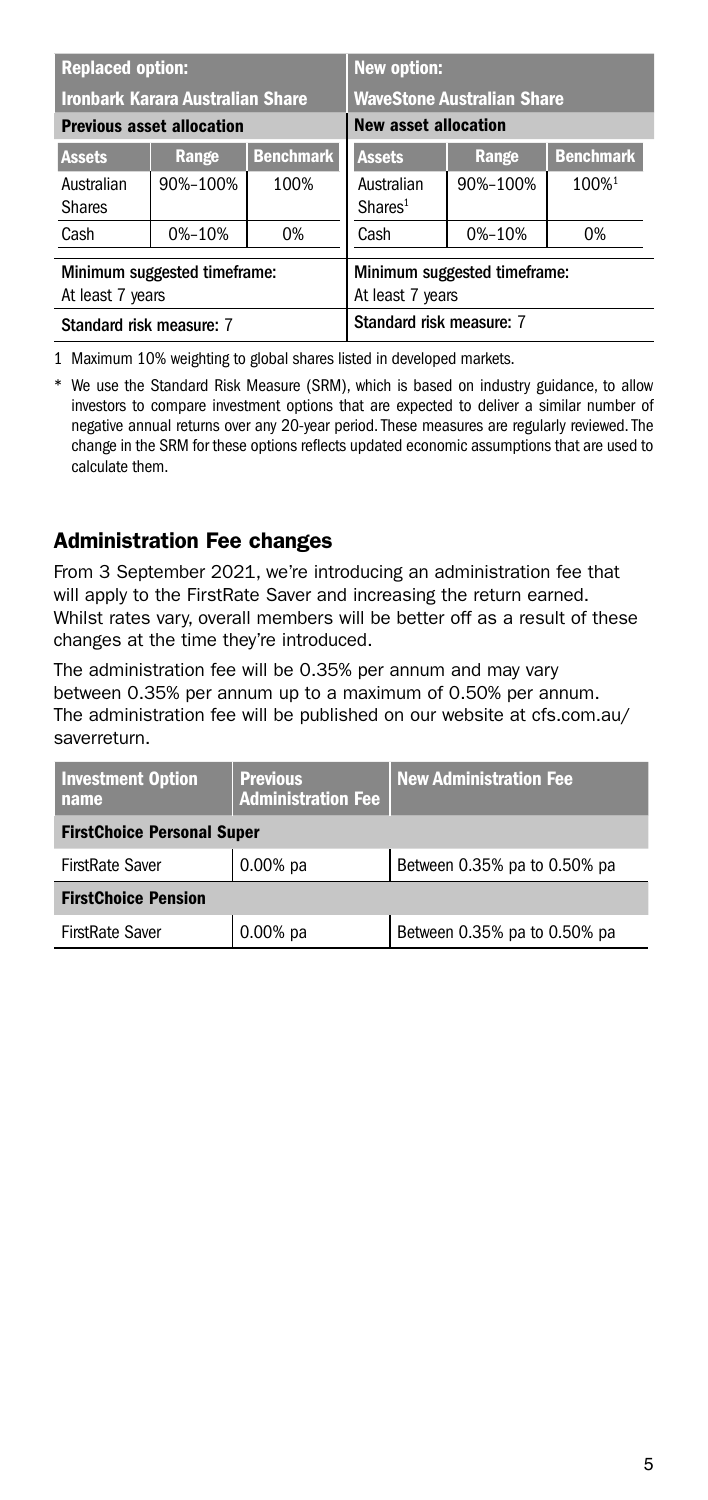#### <span id="page-5-0"></span>Management cost and total investment and administration fee changes

With interest rates at historically low levels, we have temporarily reduced the fees of the First Sentier Strategic Cash and Capital Secure investment options by 0.15% pa from 1 March 2021 as follows:

| <b>Investment</b><br>option name       | <b>Previous</b><br>investment and<br>administration fee <sup>#</sup> | <b>New</b><br>investment and<br>administration fee <sup>#</sup> | <b>Difference</b> |
|----------------------------------------|----------------------------------------------------------------------|-----------------------------------------------------------------|-------------------|
| <b>FirstChoice Personal Super</b>      |                                                                      |                                                                 |                   |
| <b>First Sentier Strategic</b><br>Cash | 0.44%                                                                | 0.29%                                                           | $-0.15%$          |
| <b>FirstChoice Pension</b>             |                                                                      |                                                                 |                   |
| <b>First Sentier Strategic</b><br>Cash | 0.44%                                                                | 0.29%                                                           | $-0.15%$          |
| <b>Investment</b><br>option name       | <b>Previous</b><br><b>Management cost</b>                            | <b>New</b><br><b>Management cost</b>                            | <b>Difference</b> |
| <b>FirstChoice Investments</b>         |                                                                      |                                                                 |                   |
| <b>First Sentier Strategic</b><br>Cash | 0.44%                                                                | 0.29%                                                           | $-0.15%$          |

# Fees are based on net asset value (NAV).

We expect to return the fees to previous levels over time as interest rates return to higher levels. We will notify investors at least 30 days prior to any fee increase.

#### Estimated indirect cost ratio and Transactional and Operational (T&O) changes

What's an indirect cost and what does it pay for? These are expenses paid by your super fund to third-party providers, such as investment managers. Examples include brokerage charges and stamp duty (depending on your investment options).

These costs are not charged to you as a fee, but do reduce the investment return you receive on an investment option via the unit price. Indirect costs are not paid to us.

Please note that indirect costs disclosed in the PDS are estimates only. The actual amounts paid may be greater or less than the amounts disclosed.

In response to market volatility in 2020, our investment managers needed to transact more frequently than under normal market conditions to maintain our strategic asset allocations. As transaction volumes increased during this period of market volatility so did the associated costs such as brokerage and buy/sell spreads in equity and fixed income markets and other transactions costs at the underlying manager level.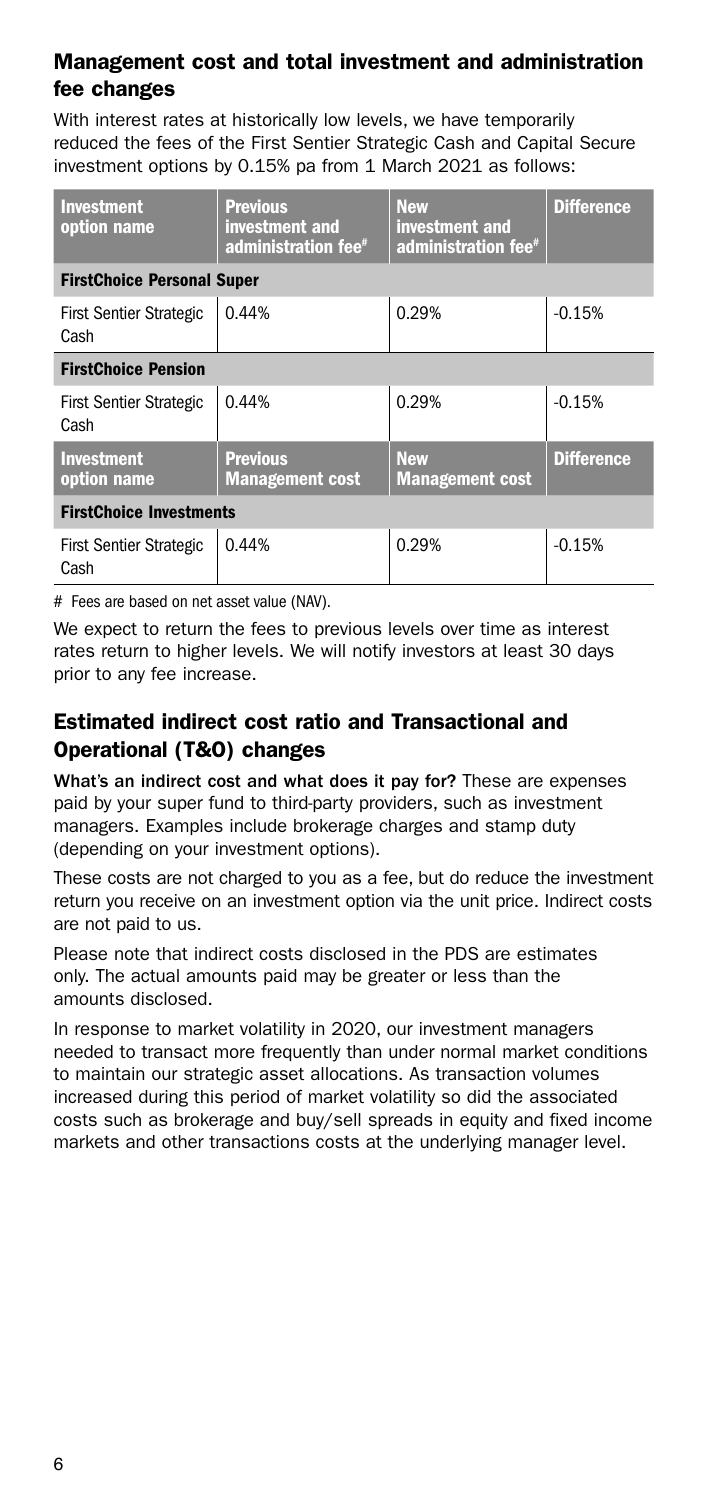Based on a review of the estimated indirect cost ratios (ICR) published in the FirstChoice Product Disclosure Statements (PDS) issued on 30 November 2020, Colonial First State has provided an updated estimate of the ICRs and Transactional and Operational (T&O) costs for the investment options in the PDS in an online Product Update in February 2021 and reproduced these ICRs in the supplementary PDS dated 30 June 2021.

| <b>Investment Option</b>                                      | <b>Previous Estimated</b><br>indirect cost ratio | <b>New estimated</b><br>indirect cost ratio | <b>Difference</b> |
|---------------------------------------------------------------|--------------------------------------------------|---------------------------------------------|-------------------|
| <b>FirstChoice Personal Super</b>                             |                                                  |                                             |                   |
| FirstChoice Balanced                                          | 0.30%                                            | 0.28%                                       | $-0.02%$          |
| <b>FirstChoice Conservative</b>                               | 0.20%                                            | 0.19%                                       | $-0.01%$          |
| <b>FirstChoice Diversified</b>                                | 0.27%                                            | 0.26%                                       | $-0.01%$          |
| <b>FirstChoice Geared</b><br>Global Share                     | 0.75%                                            | 0.29%                                       | $-0.46%$          |
| <b>FirstChoice Geared</b><br><b>Growth Plus</b>               | 0.63%                                            | 0.57%                                       | $-0.06%$          |
| FirstChoice Global<br><b>Infrastructure Securities</b>        | 0.67%                                            | 0.35%                                       | $-0.32%$          |
| <b>FirstChoice Growth</b>                                     | 0.30%                                            | 0.28%                                       | $-0.02%$          |
| FirstChoice High Growth                                       | 0.28%                                            | 0.25%                                       | $-0.03%$          |
| <b>FirstChoice Moderate</b>                                   | 0.27%                                            | 0.26%                                       | $-0.01%$          |
| <b>UBS Diversified Fixed</b><br>Income                        | 1.41%                                            | 0.08%                                       | $-1.33%$          |
| <b>FirstChoice Pension</b>                                    |                                                  |                                             |                   |
| <b>FirstChoice Balanced</b>                                   | 0.31%                                            | 0.30%                                       | $-0.01%$          |
| <b>FirstChoice Conservative</b>                               | 0.20%                                            | 0.19%                                       | $-0.01%$          |
| <b>FirstChoice Diversified</b>                                | 0.24%                                            | 0.23%                                       | $-0.01%$          |
| <b>FirstChoice Geared</b><br><b>Global Share</b>              | 0.81%                                            | 0.37%                                       | $-0.44%$          |
| <b>FirstChoice Geared</b><br><b>Growth Plus</b>               | 0.58%                                            | 0.52%                                       | $-0.06%$          |
| <b>FirstChoice Global</b><br><b>Infrastructure Securities</b> | 0.70%                                            | 0.36%                                       | $-0.34%$          |
| <b>FirstChoice Growth</b>                                     | 0.32%                                            | 0.30%                                       | $-0.02%$          |
| FirstChoice High Growth                                       | 0.31%                                            | 0.28%                                       | $-0.03%$          |
| <b>FirstChoice Moderate</b>                                   | 0.28%                                            | 0.27%                                       | $-0.01%$          |
| <b>UBS Diversified Fixed</b><br>Income                        | 1.42%                                            | 0.08%                                       | $-1.34%$          |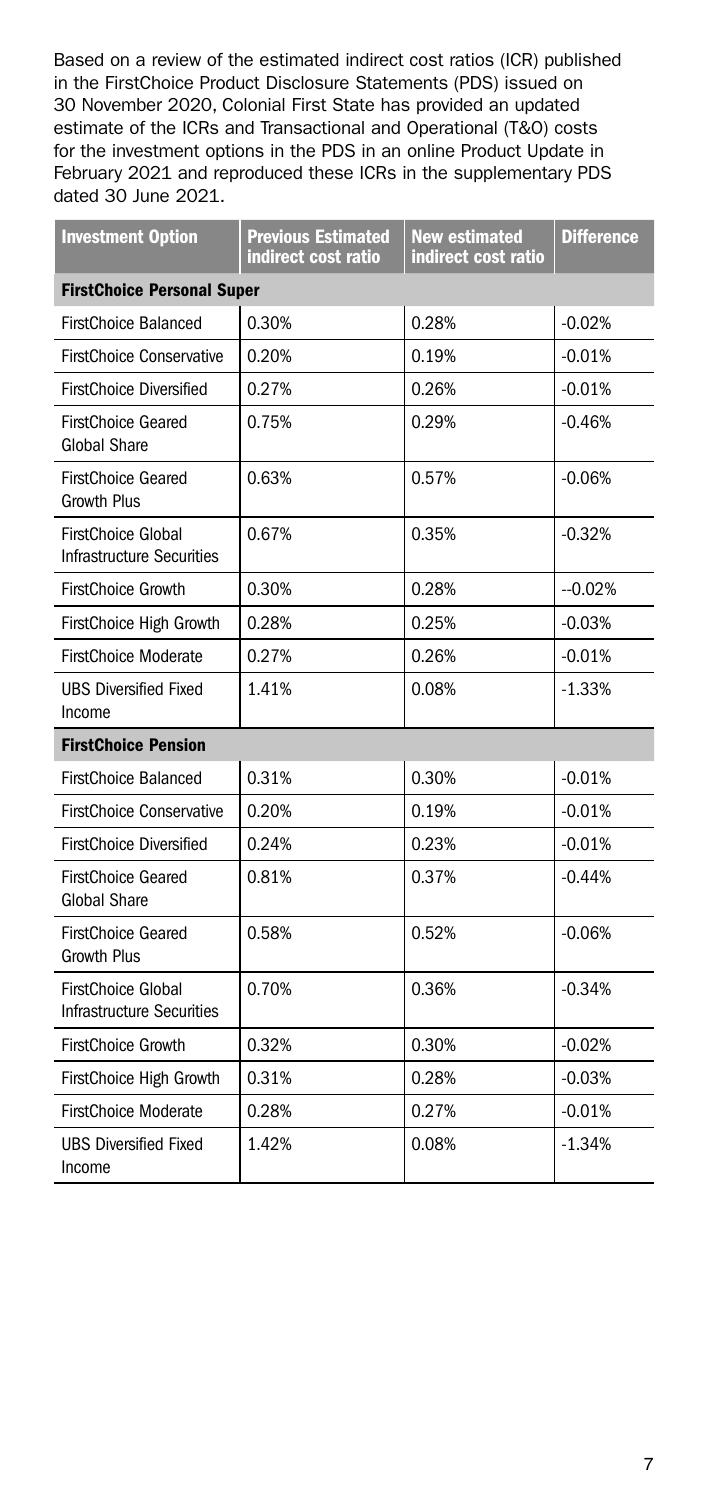<span id="page-7-0"></span>

| <b>Investment Option</b>                               | <b>Transactional and</b><br><b>Operational (T&amp;O)</b><br>Cost disclosed in 30<br>November 2020 PDS | <b>Revised</b><br>estimated<br>total T&O<br>Cost | <b>Difference</b> |
|--------------------------------------------------------|-------------------------------------------------------------------------------------------------------|--------------------------------------------------|-------------------|
| <b>FirstChoice Investments</b>                         |                                                                                                       |                                                  |                   |
| <b>FirstChoice Conservative</b>                        | 0.36%                                                                                                 | 0.35%                                            | $-0.01%$          |
| <b>FirstChoice Geared Global</b><br>Share              | 0.94%                                                                                                 | 0.51%                                            | $-0.43%$          |
| <b>FirstChoice Geared Growth Plus</b>                  | 1.17%                                                                                                 | 1.11%                                            | $-0.06%$          |
| FirstChoice Global Infrastructure<br><b>Securities</b> | 0.82%                                                                                                 | 0.47%                                            | $-0.35%$          |
| <b>FirstChoice Growth</b>                              | 0.59%                                                                                                 | 0.57%                                            | $-0.02%$          |
| FirstChoice High Growth                                | 0.55%                                                                                                 | 0.52%                                            | $-0.03%$          |
| FirstChoice Moderate                                   | 0.50%                                                                                                 | 0.49%                                            | $-0.01%$          |
| <b>UBS Diversified Fixed Income</b>                    | 1.67%                                                                                                 | 0.22%                                            | $-1.45%$          |

## PDS disclosure update

On 13 May 2020, the Commonwealth Bank (the Bank) entered into an agreement to sell a 55% interest in a company holding 100% of the shares in Colonial First State to an affiliate of Kohlberg Kravis Roberts & Co. L.P. (together with its affiliates, KKR). Subject to regulatory approvals, the sale is expected to be completed by the end of calendar year 2021 (Completion). From Completion, Colonial First State will no longer be a subsidiary of the Bank or a related body corporate of the Bank or its subsidiaries. Following Completion, the Bank will retain an indirect 45% interest in Colonial First State.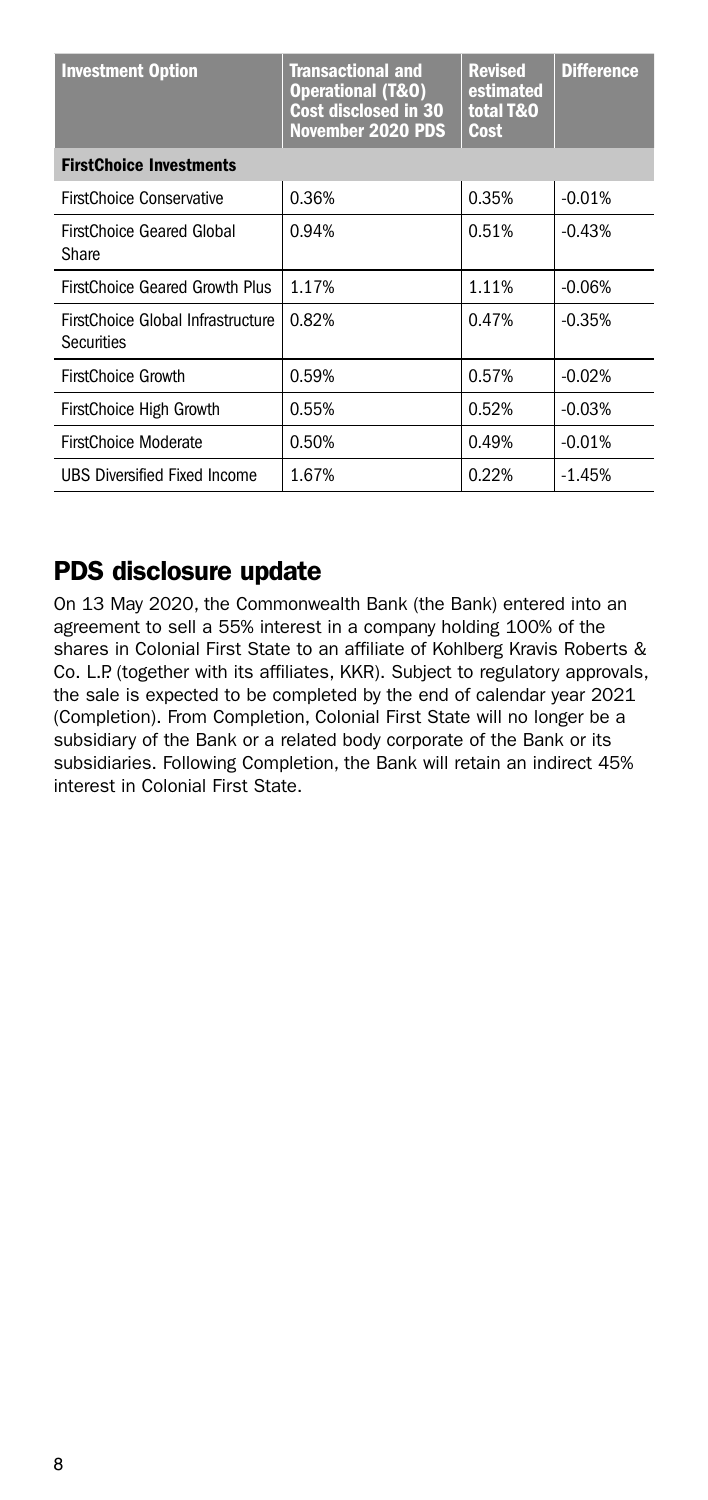#### FirstChoice Personal Super

| <b>Change</b>                                     | <b>Description</b>                                                                                                                                                                                                                                                                                                                                                                                                                                                                                                                                                       |
|---------------------------------------------------|--------------------------------------------------------------------------------------------------------------------------------------------------------------------------------------------------------------------------------------------------------------------------------------------------------------------------------------------------------------------------------------------------------------------------------------------------------------------------------------------------------------------------------------------------------------------------|
| What we do in<br>the event of a<br>member's death | We've made changes to what we do in the event of a member's<br>death. On notification of a member's death, we will switch their<br>investments to the First Sentier Strategic Cash option.                                                                                                                                                                                                                                                                                                                                                                               |
| <b>SMSF</b> rollover<br>changes-<br>SuperStream   | Until 30 September 2021, we can receive rollovers from a self-<br>managed super fund (SMSF) in the form of a cheque or by a direct<br>debit deduction from your bank account. Rollovers from an SMSF<br>must also be accompanied by a Rollover Benefit Statement.                                                                                                                                                                                                                                                                                                        |
|                                                   | Due to regulatory changes, from 1 October 2021 we will only be<br>able to receive SMSF rollovers via the SuperStream electronic<br>payment system. Please contact your SMSF administrator or SMSF<br>messaging provider to facilitate your rollover.                                                                                                                                                                                                                                                                                                                     |
| Term deposit<br>maturity                          | We are updating the terms and conditions to enable us to manage<br>situations where your maturity instructions become invalid or<br>unavailable. In this situation we will update your maturity instructions<br>to invest the maturity proceeds into the FirstRate Saver option.                                                                                                                                                                                                                                                                                         |
| <b>FirstRate Saver</b><br>return                  | We have added information to explain how interest is calculated<br>and earned in FirstRate Saver. Specifically, where the daily return<br>calculated is less than half a cent based on the daily FirstRate<br>Saver option balance, you will not earn any return.                                                                                                                                                                                                                                                                                                        |
| Changes to<br>Eligible Rollover<br><b>Funds</b>   | If we lose touch with you, or you are no longer eligible to be a<br>member of our fund, we were previously required to transfer your<br>super balance to another fund, called an Eligible Rollover Fund (ERF).                                                                                                                                                                                                                                                                                                                                                           |
|                                                   | As of 1 May 2021, we will no longer transfer your account balance<br>to an ERF and will instead be required by law to transfer your super<br>balance to the Australian Taxation Office, who will attempt to reunite<br>these funds with the rest of your super.                                                                                                                                                                                                                                                                                                          |
| Changes to the<br>auto-rebalancing<br>disclosure  | On 30 November 2020 we updated the FirstChoice Reference<br>Guide for Super and Pension products to describe when an auto-<br>rebalance switch will occur on your account.                                                                                                                                                                                                                                                                                                                                                                                               |
|                                                   | On the auto-rebalance date, we will total the difference (in<br>absolute terms) between the latest balance of each investment<br>option and the balance you would hold applying your selected<br>weightings. Where the amount of the difference is greater than 1%<br>of your account balance, we will realign your investment options<br>to your selected weightings. We will do this by performing a<br>switch transaction.                                                                                                                                            |
| Changes to<br>the portfolio<br>re-alignment       | On 30 November 2020 we've updated the Reference Guide<br>to explain when a realignment will occur under FirstChoice<br>Managed Accounts:                                                                                                                                                                                                                                                                                                                                                                                                                                 |
| disclosure                                        | Regular re-alignments, portfolio changes and ad-hoc re-alignments<br>We will total the difference (in absolute terms) between the<br>latest balance of each investment option and the balance you<br>would hold applying the investment allocation of your chosen<br>FirstChoice Managed Account portfolio. Where the amount of the<br>difference is greater than 2% of your account balance, we will<br>realign your investment options to the investment allocation of the<br>FirstChoice Managed Account portfolio. We do this by performing a<br>switch transaction. |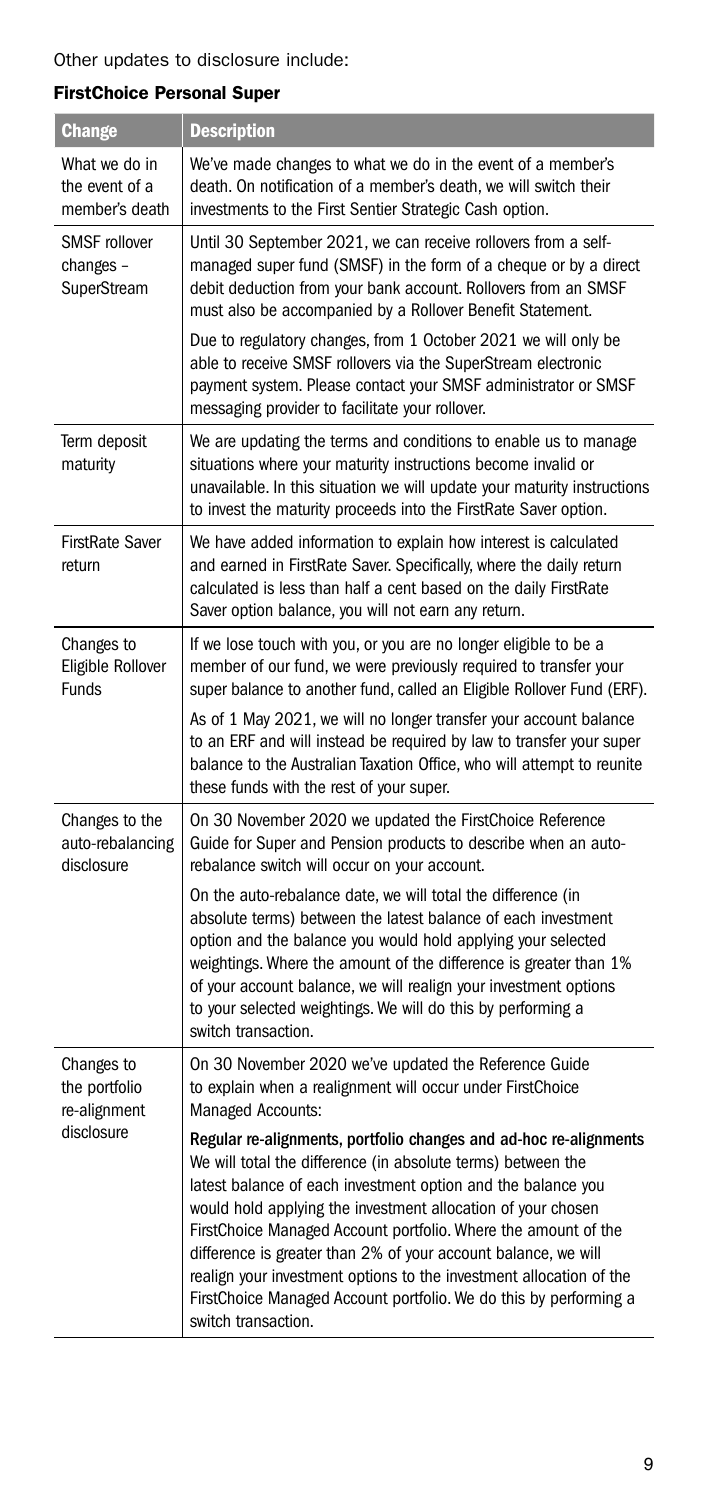#### FirstChoice Pension

| Change                                            | <b>Description</b>                                                                                                                                                                                                                                                                                                                                                                                                                                                                                                                                                       |
|---------------------------------------------------|--------------------------------------------------------------------------------------------------------------------------------------------------------------------------------------------------------------------------------------------------------------------------------------------------------------------------------------------------------------------------------------------------------------------------------------------------------------------------------------------------------------------------------------------------------------------------|
| What we do in<br>the event of a<br>member's death | We've made changes to what we do in the event of a member's<br>death. On notification of a member's death, we will switch their<br>investments to the First Sentier Strategic Cash option. If the member<br>has a reversionary beneficiary on their pension account this will not<br>occur and their investments will remain as per existing instructions.                                                                                                                                                                                                               |
| SMSF rollover<br>changes -<br>SuperStream         | Until 30 September 2021, we can receive rollovers from a self-<br>managed super fund (SMSF) in the form of a cheque or by a direct<br>debit deduction from your bank account. Rollovers from an SMSF<br>must also be accompanied by a Rollover Benefit Statement.                                                                                                                                                                                                                                                                                                        |
|                                                   | Due to regulatory changes, from 1 October 2021 we will only be<br>able to receive SMSF rollovers via the SuperStream electronic<br>payment system. Please contact your SMSF administrator or SMSF<br>messaging provider to facilitate your rollover.                                                                                                                                                                                                                                                                                                                     |
| Term deposit<br>maturity                          | We are updating the terms and conditions to enable us to manage<br>situations where your maturity instructions become invalid or<br>unavailable. In this situation we will update your maturity instructions<br>to invest the maturity proceeds into the FirstRate Saver option.                                                                                                                                                                                                                                                                                         |
| <b>FirstRate Saver</b><br>return                  | We have added information to explain how interest is calculated<br>and earned in FirstRate Saver. Specifically, where the daily return<br>calculated is less than half a cent based on the daily FirstRate<br>Saver option balance, you will not earn any return.                                                                                                                                                                                                                                                                                                        |
| Changes to<br>Eligible Rollover<br>Funds          | If we had lost touch with you, or you were no longer eligible to be a<br>member of our fund, we would previously have transferred your super<br>balance to another fund, called an Eligible Rollover Fund (ERF).                                                                                                                                                                                                                                                                                                                                                         |
|                                                   | As of 1 May 2021, we will no longer transfer your account balance<br>to an ERF and will instead be required by law to transfer your super<br>balance to the Australian Taxation Office, who will attempt to reunite<br>these funds with the rest of your super.                                                                                                                                                                                                                                                                                                          |
| Changes to the<br>auto-rebalancing<br>disclosure  | On 30 November 2020 we updated the FirstChoice Reference<br>Guide for Super and Pension products to describe when an auto-<br>rebalance switch will occur on your account.                                                                                                                                                                                                                                                                                                                                                                                               |
|                                                   | On the auto-rebalance date, we will total the difference (in<br>absolute terms) between the latest balance of each investment<br>option and the balance you would hold applying your selected<br>weightings. Where the amount of the difference is greater than 1%<br>of your account balance, we will realign your investment options<br>to your selected weightings. We will do this by performing a<br>switch transaction.                                                                                                                                            |
| Changes to<br>the portfolio<br>re-alignment       | On 30 November 2020 we've updated the Reference Guide<br>to explain when a realignment will occur under FirstChoice<br>Managed Accounts:                                                                                                                                                                                                                                                                                                                                                                                                                                 |
| disclosure                                        | Regular re-alignments, portfolio changes and ad-hoc re-alignments<br>We will total the difference (in absolute terms) between the<br>latest balance of each investment option and the balance you<br>would hold applying the investment allocation of your chosen<br>FirstChoice Managed Account portfolio. Where the amount of the<br>difference is greater than 2% of your account balance, we will<br>realign your investment options to the investment allocation of the<br>FirstChoice Managed Account portfolio. We do this by performing a<br>switch transaction. |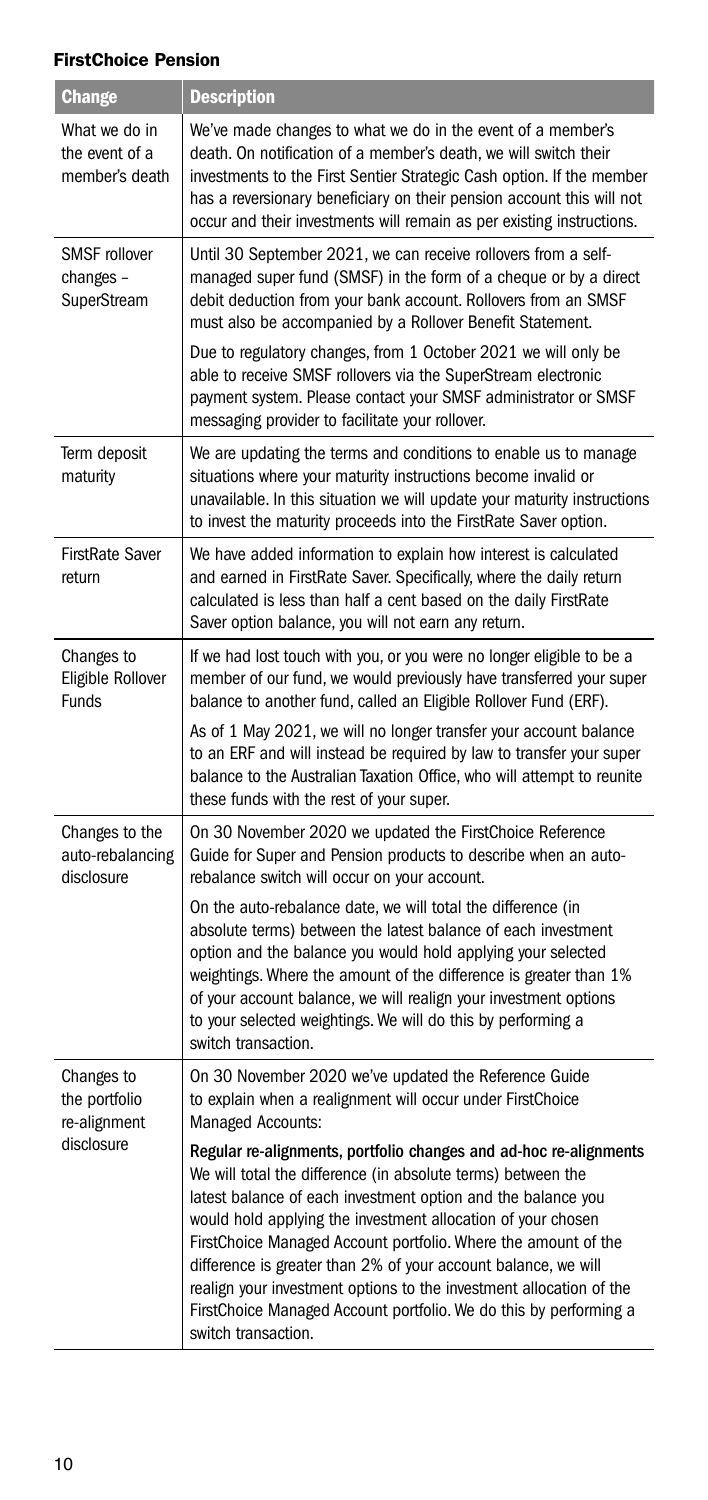| <b>Change</b>                                                  | <b>Description</b>                                                                                                                                                                                                                                                                                                                                                                                                            |
|----------------------------------------------------------------|-------------------------------------------------------------------------------------------------------------------------------------------------------------------------------------------------------------------------------------------------------------------------------------------------------------------------------------------------------------------------------------------------------------------------------|
| Distribution<br>frequency - First<br>Sentier Strategic<br>Cash | While the fund aims to distribute monthly, with the current low level<br>of interest rates, it may not be able to distribute every month.                                                                                                                                                                                                                                                                                     |
| Changes to the<br>auto-rebalancing<br>disclosure               | On 30 November 2020 we updated the Reference Guide -<br>Transacting on your account for FirstChoice Investment products<br>to describe when an auto-rebalance switch will occur on<br>your account.                                                                                                                                                                                                                           |
|                                                                | On the auto-rebalance date, we will total the difference (in<br>absolute terms) between the latest balance of each investment<br>option and the balance you would hold applying your selected<br>weightings. Where the amount of the difference is greater than 1%<br>of your account balance, we will realign your investment options<br>to your selected weightings. We will do this by performing a<br>switch transaction. |
| <b>SMSF</b> rollover<br>changes<br>Superstream                 | Until 30 September 2021, we can receive rollovers from a self-<br>managed super fund (SMSF) in the form of a cheque or by a direct<br>debit deduction from your bank account. Rollovers from an SMSF<br>must also be accompanied by a Rollover Benefit Statement.                                                                                                                                                             |
|                                                                | Due to regulatory changes, from 1 October 2021 we will only be<br>able to receive SMSF rollovers via the SuperStream electronic<br>payment system. Please contact your SMSF administrator or SMSF<br>messaging provider to facilitate your rollover.                                                                                                                                                                          |

#### FirstChoice Investments